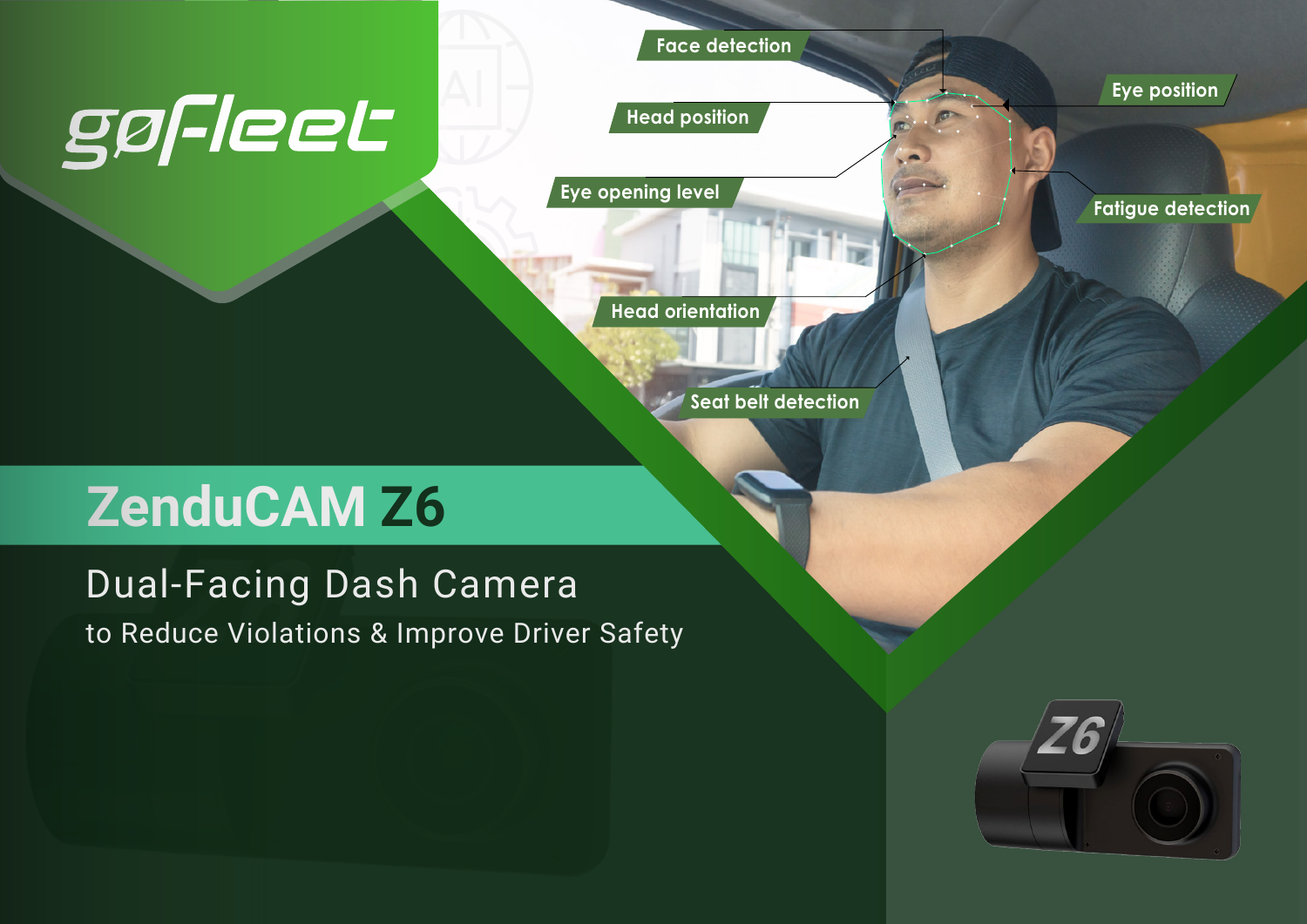Cloud-connected dash cameras are revolutionizing the way organizations operate their fleets, making them sustainable, efficient and more profitable.

**OVERVIEW** 

ZenduiT's **ZenduCAM Z6** Dash Camera is an innovative, dual-facing solution that leverages the power of AI and ADAS to detect and prevent critical incidents. It also provides real-time visibility and valuable insights into overall fleet performance, helping managers increase safety and cost savings.



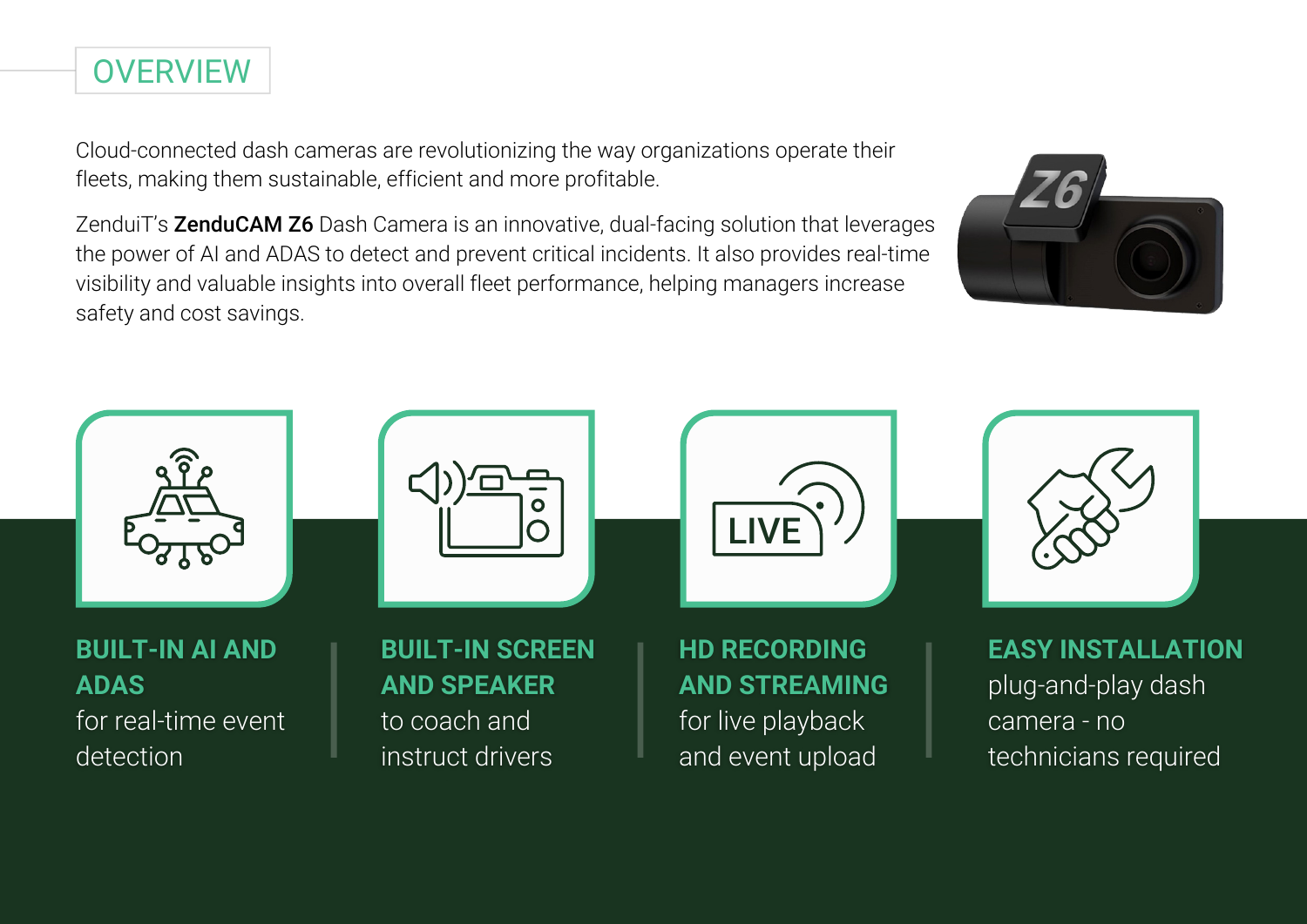#### FEATURE HIGHLIGHTS



# In-Depth Reporting of Critical Insights

The Z6 has built-in GPS and G-Sensor technology that automatically records critical events, enabling fleet managers to make informed decisions about their vehicles in real-time



## Immediate In-Cabin **Coaching**

The built-in screen and speaker enable real-time coaching. The built-in SOS button alerts the fleet manager while simultaneously saving the recorded video in the event of an accident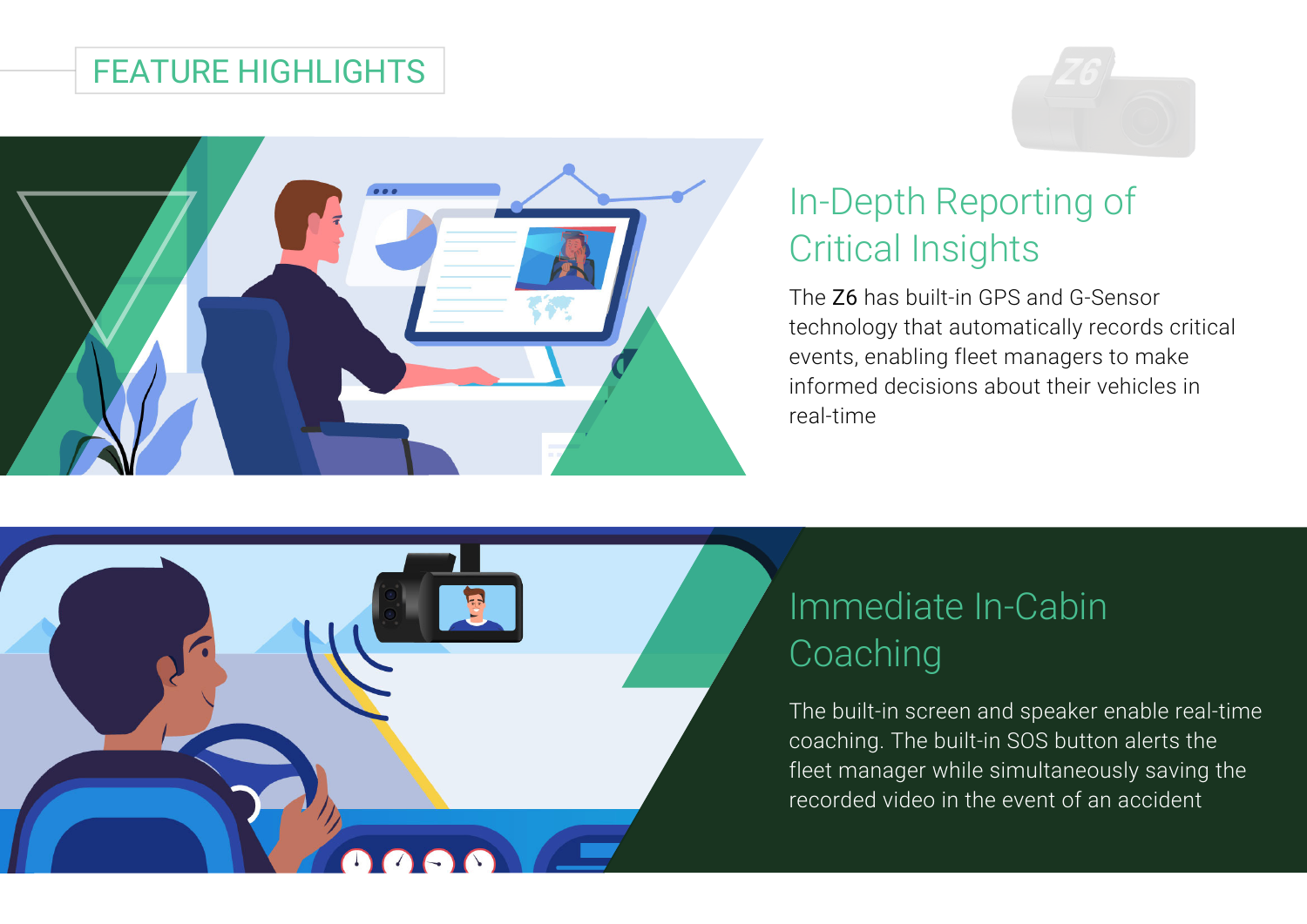#### FEATURE HIGHLIGHTS





# Keep Drivers Alert and Focused with Facial AI

Powered with IR and AI, the Z6 captures and analyzes crucial driver violations day or night, including drowsy driving, texting or eating while driving, or not wearing a seatbelt





# Real-Time Video & Audio Capture

The Z6 streams and uploads HD footage of critical road and driver-facing incidents that aids managers in analyzing events, exonerating drivers or identifying and correcting risky driving behaviour